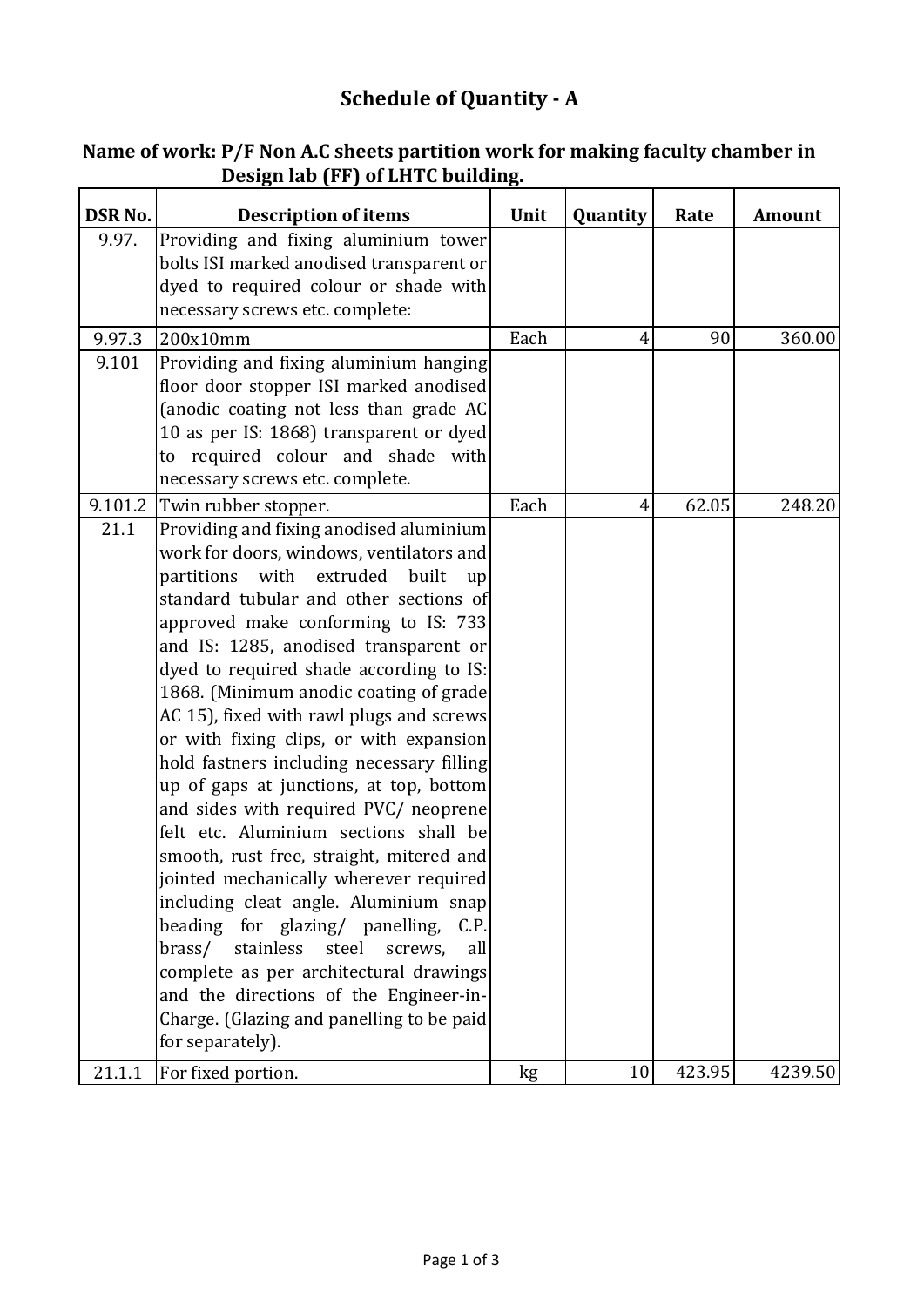| <b>DSR No.</b> | <b>Description of items</b>                                                                                                                                                                                                                                                                                                                                                                                                                                                                                                                                                                                                        | Unit | Quantity | Rate   | <b>Amount</b> |
|----------------|------------------------------------------------------------------------------------------------------------------------------------------------------------------------------------------------------------------------------------------------------------------------------------------------------------------------------------------------------------------------------------------------------------------------------------------------------------------------------------------------------------------------------------------------------------------------------------------------------------------------------------|------|----------|--------|---------------|
| 21.1.2         | shutters of doors, windows<br>&<br>For<br>ventilators including providing and<br>fixing hinges/ pivots and making<br>provision for fixing of fittings wherever<br>required including the cost of PVC/<br>neoprene gasket required (Fittings shall)<br>be paid for separately).                                                                                                                                                                                                                                                                                                                                                     | kg   | 120      | 513.4  | 61608.00      |
| 21.3           | and fixing glazing<br>Providing<br>in<br>aluminium door, windows, ventilator<br>shutters and partitions etc. with PVC/<br>neoprene gasket etc. complete as per the<br>architectural<br>drawings<br>and<br>the<br>directions of the Engineer-in-Charge.<br>(Cost of aluminium snap beading shall be<br>paid in basic item).                                                                                                                                                                                                                                                                                                         |      |          |        |               |
| 21.3.2         | With float glass panes of 5.0mm<br>thickness.                                                                                                                                                                                                                                                                                                                                                                                                                                                                                                                                                                                      | sqm  | 5        | 1296.4 | 6482.00       |
| $NS-1$         | Providing and fixing of metal stud<br>making out from GI Frame structure of<br>size 50mm x 30mm for top & floor<br>channel & 50mm x 28mm as a vertically<br>stud channel place on 600mm centre to<br>centre outer periphery fixed on MS<br>Tubular pipe of size 50 x 25mm for<br>giving extra strength & glazing of the<br>partition . 10mm thick non asbestos<br>cement particle board fixed on both<br>sides of GI frame structure with dry<br>wheel metal screws. All joints to be filled<br>by jointing compound. & Fiber tape. Two<br>coats of Birla Putty & Acrylic Emulsion of<br>desired shade on both faces of partition. | sqm  | 170      | 1850   | 314500.00     |
| $NS-4$         | P/F 12mm thick prelaminated particle<br>board flat pressed three layer or graded<br>wood particle board conforming to IS:<br>12823 (interior) in panelling fixed in<br>aluminium doors , windows shutter and<br>frames<br>with<br>C.P.<br>partition<br>brass<br>/stainless steel screws etc. complete as<br>per architectural drawing and directions<br>of Engineer -in-charge.                                                                                                                                                                                                                                                    |      |          |        |               |
| a              | Prelaminated<br>particle<br>board<br>with<br>decorative lamination on one side and<br>balancing on other side.                                                                                                                                                                                                                                                                                                                                                                                                                                                                                                                     | sqm  | 5        | 700    | 3500.00       |